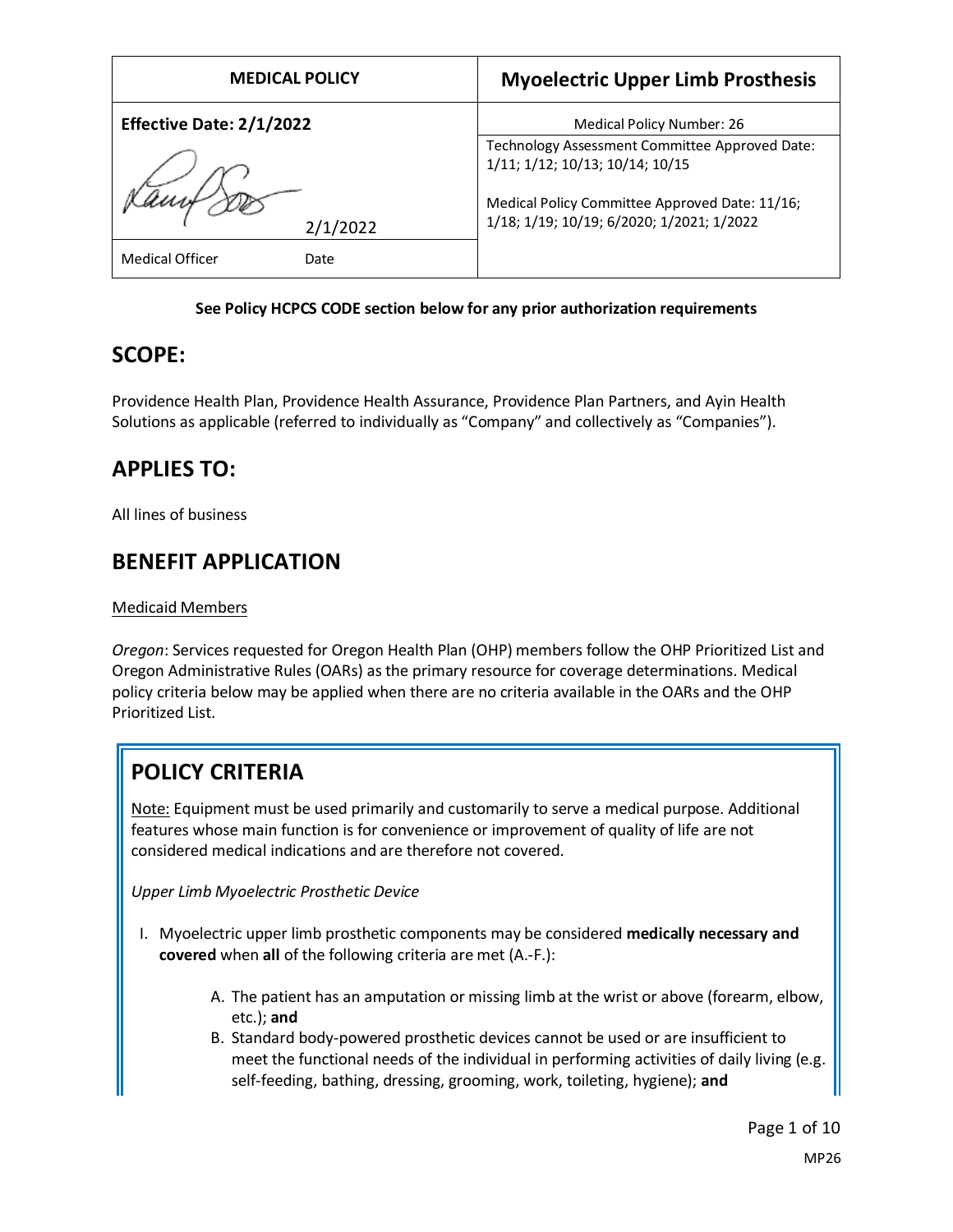- C. The remaining musculature of the arm(s) contains the minimum microvolt threshold to allow operation of a myoelectric prosthetic device, as demonstrated by functional testing using a physical or computer model prosthesis; **and**
- D. The patient has demonstrated sufficient neurological and cognitive function to operate the prosthesis effectively; **and**
- E. The patient is free of comorbidities that could interfere with function of the prosthesis (e.g. neuromuscular disease, etc.); **and**
- F. The patient does not function in an environment that would inhibit function of the prosthesis (i.e. a wet environment or an environment involving electrical discharges that would affect the prosthesis)
- G. Functional evaluation by a qualified professional (e.g., prosthetist) indicates that with training, use of a myoelectric prosthesis is likely to meet the functional needs of the individual (e.g. gripping, releasing, holding, and coordinating movement of the prosthesis) when performing activities of daily living. This evaluation should consider the patient's needs for control, durability (maintenance), function (speed, work capability), and usability.

Note: Medical necessity may be established for **either** upper limb prosthesis with myoelectric components if criterion I. above are met or for a mechanical prosthesis without myoelectric function, but not for both.

- II. Myoelectric upper limb prosthetic components are considered **not medically necessary and are not covered** when the above criterion I is not met, including but not limited to replacement of an existing, functioning prostheses (e.g. as an "upgrade" for a prosthesis that still works and fits).
- III. Upper-limb prosthetic components that use both sensor and myoelectric control are considered **investigational and not covered**.
- IV. Gloves for an upper extremity prosthesis are **considered not medically necessary and not covered**.

*Partial-hand Myoelectric Prosthetic Device*

V. Partial-hand myoelectric prostheses (L6026) (e.g. i-digit quantum (formerly, ProDigits)) is considered **investigational and not covered** for the treatment of any indication.

### **BILLING GUIDELINES**

Computerized or microprocessor limbs are based on a patient's current functional capabilities and his/her expected functional rehabilitation potential. If more than one prosthetic limb meets a patient's prosthetic rehabilitation needs, the least costly prosthetic will be approved.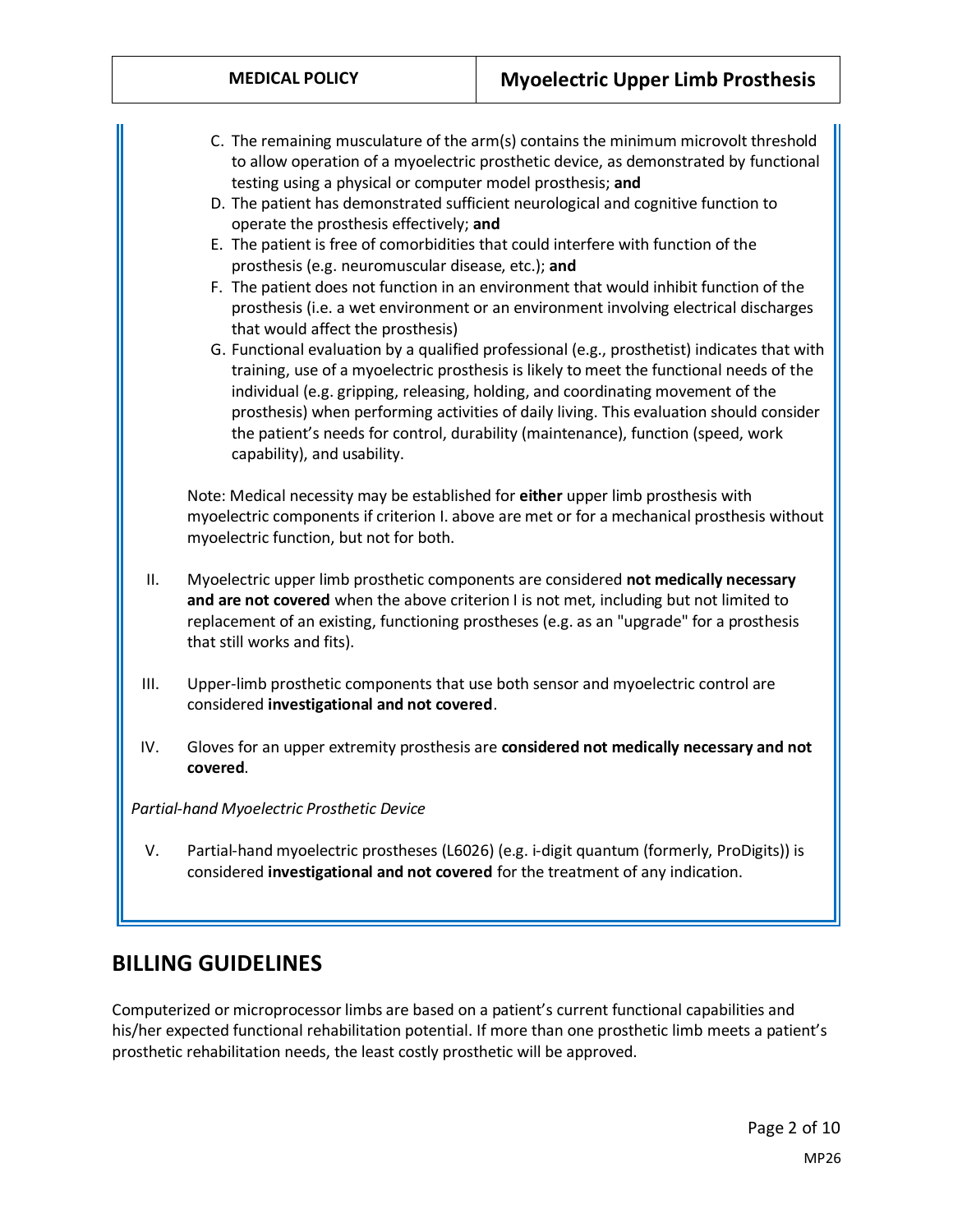The following codes may be used, depending on what prosthesis was ordered. There may also be supplies/components that could be used in conjunction with of these devices.

## **HCPCS CODES**

| <b>All Lines of Business</b>        |                                                                                                                                                                                                                                                                                 |  |
|-------------------------------------|---------------------------------------------------------------------------------------------------------------------------------------------------------------------------------------------------------------------------------------------------------------------------------|--|
| <b>Prior Authorization Required</b> |                                                                                                                                                                                                                                                                                 |  |
| L6628                               | Upper extremity addition, quick disconnect hook adapter, otto bock or equal                                                                                                                                                                                                     |  |
| L6629                               | Upper extremity addition, quick disconnect lamination collar with coupling piece, otto<br>bock or equal                                                                                                                                                                         |  |
| L6632                               | Upper extremity addition, latex suspension sleeve, each                                                                                                                                                                                                                         |  |
| L6680                               | Upper extremity addition, test socket, wrist disarticulation or below elbow                                                                                                                                                                                                     |  |
| L6687                               | Upper extremity addition, frame type socket, below elbow or wrist disarticulation                                                                                                                                                                                               |  |
| L6715                               | Terminal device, multiple articulating digit, includes motor(s), initial issue or<br>replacement                                                                                                                                                                                |  |
| L6810                               | Addition to terminal device, precision pinch device                                                                                                                                                                                                                             |  |
| L6880                               | Electric hand, switch or myoelectric controlled, independently articulating digits, any<br>grasp pattern or combination of grasp patterns, includes motor(s)                                                                                                                    |  |
| L6881                               | Automatic grasp feature, addition to upper limb electric prosthetic terminal device                                                                                                                                                                                             |  |
| L6882                               | Microprocessor control feature, addition to upper limb prosthetic terminal device                                                                                                                                                                                               |  |
| L6890                               | Addition to upper extremity prosthesis, glove for terminal device, any material,<br>prefabricated, includes fitting and adjustment                                                                                                                                              |  |
| L6925                               | Wrist disarticulation, external power, self-suspended inner socket, removable forearm<br>shell, otto bock or equal electrodes, cables, two batteries and one charger,<br>myoelectronic control of terminal device                                                               |  |
| L6935                               | Below elbow, external power, self-suspended inner socket, removable forearm shell,<br>otto bock or equal electrodes, cables, two batteries and one charger, myoelectronic<br>control of terminal device                                                                         |  |
| L6945                               | Elbow disarticulation, external power, molded inner socket, removable humeral shell,<br>outside locking hinges, forearm, otto bock or equal electrodes, cables, two batteries<br>and one charger, myoelectronic control of terminal device                                      |  |
| L6955                               | Above elbow, external power, molded inner socket, removable humeral shell, internal<br>locking elbow, forearm, otto bock or equal electrodes, cables, two batteries and one<br>charger, myoelectronic control of terminal device                                                |  |
| L6965                               | Shoulder disarticulation, external power, molded inner socket, removable shoulder<br>shell, shoulder bulkhead, humeral section, mechanical elbow, forearm, otto bock or<br>equal electrodes, cables, two batteries and one charger, myoelectronic control of<br>terminal device |  |
| L6975                               | Interscapular-thoracic, external power, molded inner socket, removable shoulder<br>shell, shoulder bulkhead, humeral section, mechanical elbow, forearm, otto bock or<br>equal electrodes, cables, two batteries and one charger, myoelectronic control of<br>terminal device   |  |
| L7400                               | Addition to upper extremity prosthesis, below elbow/wrist disarticulation, ultralight<br>material (titanium, carbon fiber or equal)                                                                                                                                             |  |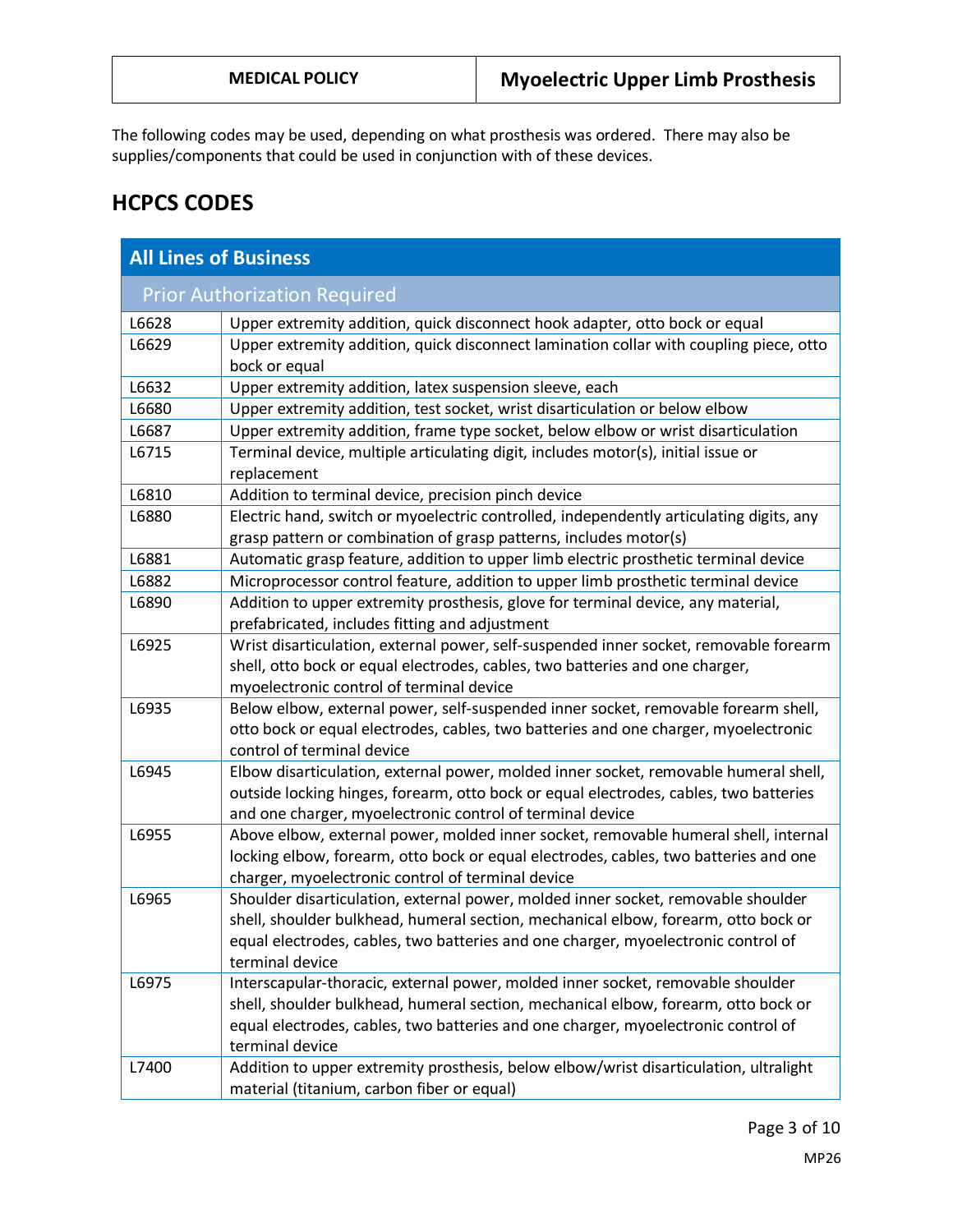| L7403                                  | Addition to upper extremity prosthesis, below elbow/wrist disarticulation, acrylic<br>material |  |
|----------------------------------------|------------------------------------------------------------------------------------------------|--|
|                                        |                                                                                                |  |
| L7007                                  | Electric hand, switch or myoelectric controlled, adult                                         |  |
| L7008                                  | Electric hand, switch or myoelectric, controlled, pediatric                                    |  |
| L7009                                  | Electric hook, switch or myoelectric controlled, adult                                         |  |
| L7045                                  | Electric hook, switch or myoelectric controlled, pediatric                                     |  |
| L7180                                  | Electronic elbow, microprocessor sequential control of elbow and terminal device               |  |
| L7181                                  | Electronic elbow, microprocessor simultaneous control of elbow and terminal device             |  |
| L7190                                  | Electronic elbow, adolescent, variety village or equal, myoelectronically controlled           |  |
| L7191                                  | Electronic elbow, child, variety village or equal, myoelectronically controlled                |  |
| L8465                                  | Prosthetic shrinker, upper limb, each                                                          |  |
| <b>No Prior Authorization Required</b> |                                                                                                |  |
| L7368                                  | Lithium ion battery charger, replacement only                                                  |  |
| <b>Not Covered</b>                     |                                                                                                |  |
| L6026                                  | Transcarpal/metacarpal or partial hand disarticulation prosthesis, external power,             |  |
|                                        | self-suspended, inner socket with removable forearm section, electrodes and cables,            |  |
|                                        | two batteries, charger, myoelectric control of terminal device, excludes terminal              |  |
|                                        |                                                                                                |  |
|                                        | device(s)                                                                                      |  |
|                                        |                                                                                                |  |

### **DESCRIPTION**

#### Myoelectric Prosthesis

Myoelectric prostheses are powered by electric motors with an external power source, utilizing muscle activity from the residual limb for control of joint movement. Surface electrodes placed on the limb stump detect electromyographic signals. A controller then amplifies and processes these signals to drive battery-powered motors that move the hand, wrist and elbow.

#### LUKE Arm

The LUKE/DEKA prosthetic arm, developed by DEKA Integrations Corp, is a prosthetic arm developed for individuals who have lost all or part of their upper limb. The prosthesis is primarily controlled by a microelectromechanical system operated through an inertial measurement unit located in a sensor device attached to the top of the shoe. The prosthesis also utilizes signals from myoelectric technology, using EMG electrodes from muscles in the shoulder/upper arm to control movement.<sup>1</sup>

#### Partial-Hand Myoelectric Prostheses (e.g. i-digit quantum (formerly, ProDigits)

Partial-hand myoelectric prostheses are designed to replace the function of digits in individuals missing 1 or more fingers. This type of prosthetic device requires the level of loss or deficiency be distal to the wrist and proximal to the metacarpophalangeal joint.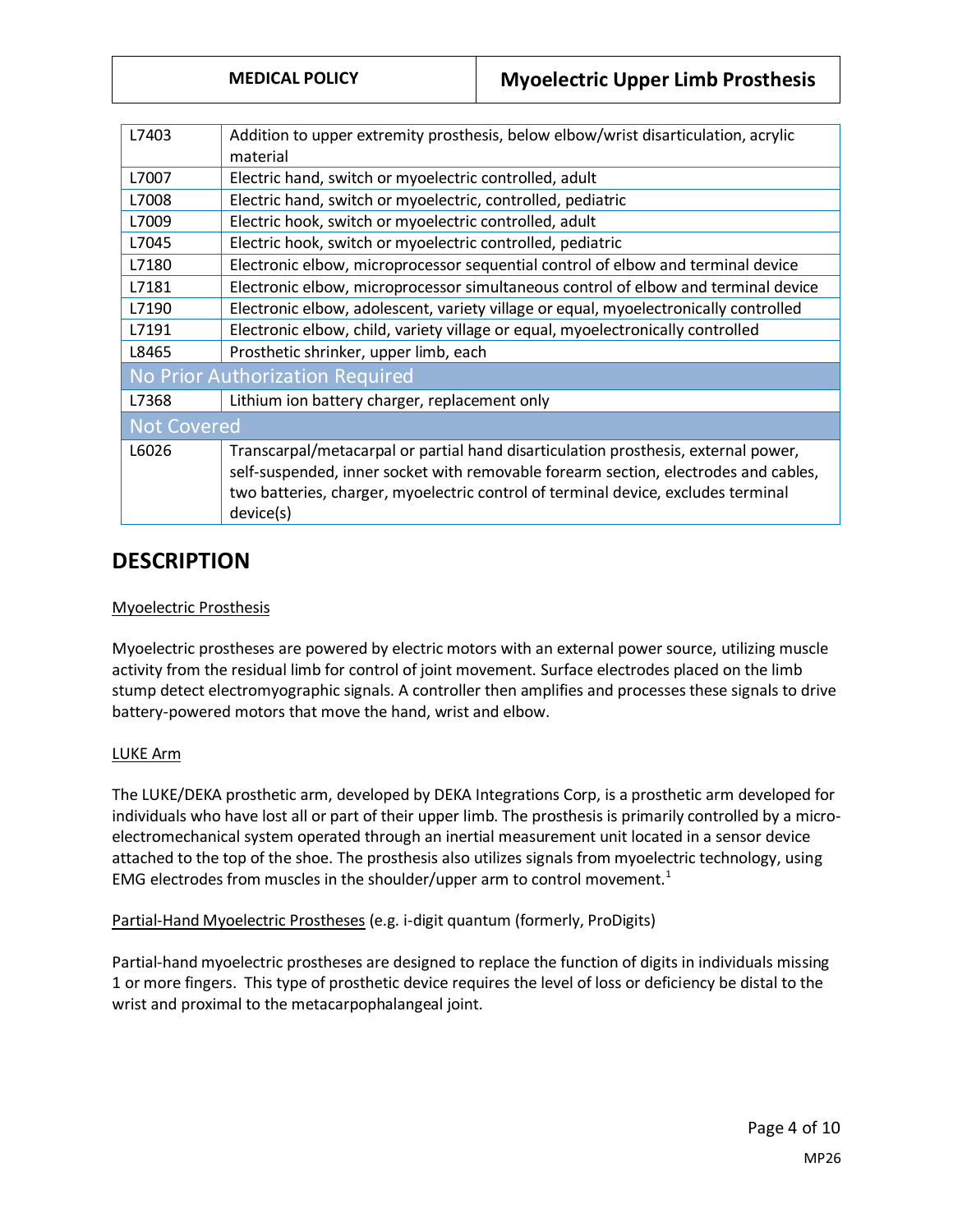### **REVIEW OF EVIDENCE**

A review of the ECRI, Hayes, Cochrane, and PubMed databases was conducted regarding the use of myoelectric upper extremity prosthesis as a treatment for an amputation or congenitally missing upper limb. Below is a summary of the available evidence identified through November 2021.

#### *Systematic Reviews*

- In 2021, Hayes conducted an evidence review evaluating the safety and efficacy of the LUKE Arm (DEKA Arm; Mobius Bionics) for upper extremity amputation.<sup>1</sup> Searching the literature through September 2021, 2 pretest/posttest studies were internal controls were identified: a study conducted by the Department of Veterans Affairs to optimize the DEKA arm system and a home study of an advanced upper limb prosthesis. In total, 81 patients were addressed across the two studies. Outcomes of interest to the report included function and performance of activities of daily living, quality of life (QOL), community integration and patient satisfaction with device. Results from the VA's optimization study suggested that scores of dexterity and speed were superior than after 20 to 30 hours of training with the DEKA arm. Nonetheless, patient satisfaction was significantly higher with the DEKA arm compared with their existing prosthesis. At 12-week follow-up, there was little difference in scores on observer-administered measures of dexterity and speed between the DEKA arm and patients' current prostheses. Overall results suggested no significant difference in patients' quality of life or community integration between the DEKA arm and existing prostheses. Hayes ultimately assigned a "D2" rating (insufficient evidence) for the use of the DEKA arm in adults with upper extremity amputation, citing a "verylow-quality body of evidence" in which results did not suggest consistent improvement in patients' function or performance relative to existing prostheses. Other limitations included the studies' small sample sizes and lack of adequate follow-up to compensate for the potential learning curve associated with the new prosthesis.
- In 2015, Carey and colleagues conducted a systematic review evaluating outcomes in patients with either myoelectric (MYO) or body-powered (BP) upper-limb prosthesis.<sup>2</sup> Investigators systematically searched the literature through July 2013, identified eligible studies, assessed study quality and extracted data. In total, 31 publications were included for review (1 systematic review, 5 clinical trials, 11 cross-sectional studies, 1 qualitative study, 3 case series, 4 case study, and 6 expert opinions), from which 11 empirical evidence statements were developed. Sample sizes ranged from 1 to 1,216 adults, with a median sample size of 12. Outcomes measures included motion analysis, including range of motion; joint angles during ADLs; kinematics and compensatory motion; reaching/pointing velocity and accuracy; and surveys assessing quality of life. Of the 31 publications included for qualitative review, evidence for ranged between "low" (n=18), "moderate" (n=11), and "high" (n=2). The majority of the empirical evidence statements were issued with "low" levels of confidence, and none with "high" confidence.

Overall results were mixed. Body-powered prostheses have been shown to have advantages in durability, training time, frequency of adjustment, maintenance, and feedback. Myoelectric prostheses were shown to improve cosmesis and phantom-limb pain and are more accepted for light-intensity work. Collectively, studies disagreed as to the relative functional superiority between BP or MYO prostheses. The following evidence statements were drafted: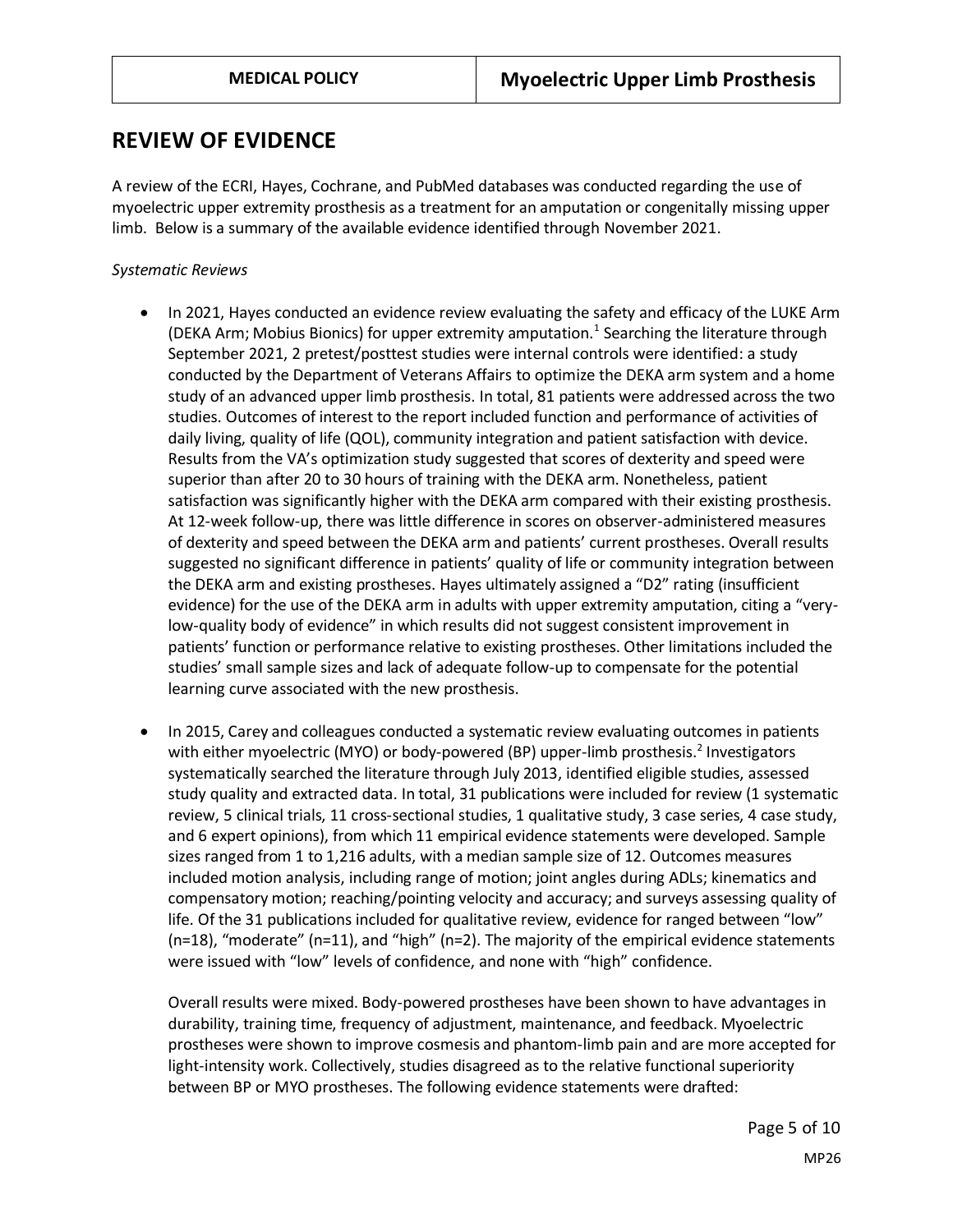- $\circ$  Depending on functional needs, control scheme familiarity and user preference, either BP prostheses with conventional hook or MYO are advantages compared with each other or other alterative. (moderate level of confidence)
- $\circ$  Cosmesis is improved with MYO prosthesis over BP prostheses (low level of confidence)
- o Prosthetic rehabilitation plan addressing critical factors such as EMG site selection, controls and task training, and comfort by cohesive team will improve function and long-term success of electrically powered prosthesis user. (low level of confidence)
- $\circ$  Roll-on sleeve improves suspension and increases range of motion compared with self-suspending sockets. (insufficient level of confidence)
- $\circ$  Regular MYO prosthetic use supports reduced cortical reorganization and phantomlimb pain intensity (low level of confidence)
- o Proportion of rejections are not different between BP or MYO prostheses (insufficient level of confidence)

Limitations included the small sample size and low study quality of the majority of studies included for review (e.g. lack of controlled studies). Investigators concluded that while MYO prostheses can be improved with more advanced control methods, evidence was insufficient to suggest that these methods might apply in larger controlled studies and. significant general advantage. Investigators concluded that evidence is insufficient to determine functional differences between upper-limb prostheses.

#### *Nonrandomized Studies*

- In 2019, Ku and colleagues published results of a prospective observational study of 3D-printed myoelectric interface prostheses in patients with upper-am transradial amputation. The primary outcome was change in Orthotics Prosthetics User Survey-Upper Extremity Functional Status (OPUS-UEFS) scores at 3 months follow up. 10 patients were included in the study. At 3 months, the mean OPUS-UEFS score significantly increased from 45.50 to 60.10 (p= 0.0014). VAS scores insignificantly decreased at 3 months, implying long term use without discomfort. Limitations of the study include small sample size, short follow up, and lack of randomization or a comparator group. The authors conclude that 3D-printed myoelectric arm prostheses may offer a lower-cost option for patients with amputations, but more research is needed into the longevity of the device. $3$
- In 2018, Salminger and colleagues reported functional outcome scores in below-elbow amputees using four objective measurements related to activities of daily living.<sup>4</sup> In total, 17 patients who underwent prosthetic fitting after unilateral below-elbow amputation were enrolled. Global upper extremity function was evaluated using the Action Research Arm Test, Southampton Hand Assessment Procedure, the Clothespin-Relocation Test, and the Box and Block Test, which monitor hand and extremity function. Scores for these tests were, respectively: 35.06 ±4.42 of 57; 65.12 ± 13.95 points, 22.57 ± 7.50 secs; 22.57 ± 7.50 secs; and 20.90 ± 5.74. No significant correlation was detected between prosthetic wearing time and functional outcome scores. Study limitations include small sample size, lack of long-term followup, and the potentially unrepresentative patient cohort (e.g. 1 female, 16 males). Moreover, high device functionality and consequently high scores in functional evaluation do not predict actual is in daily life.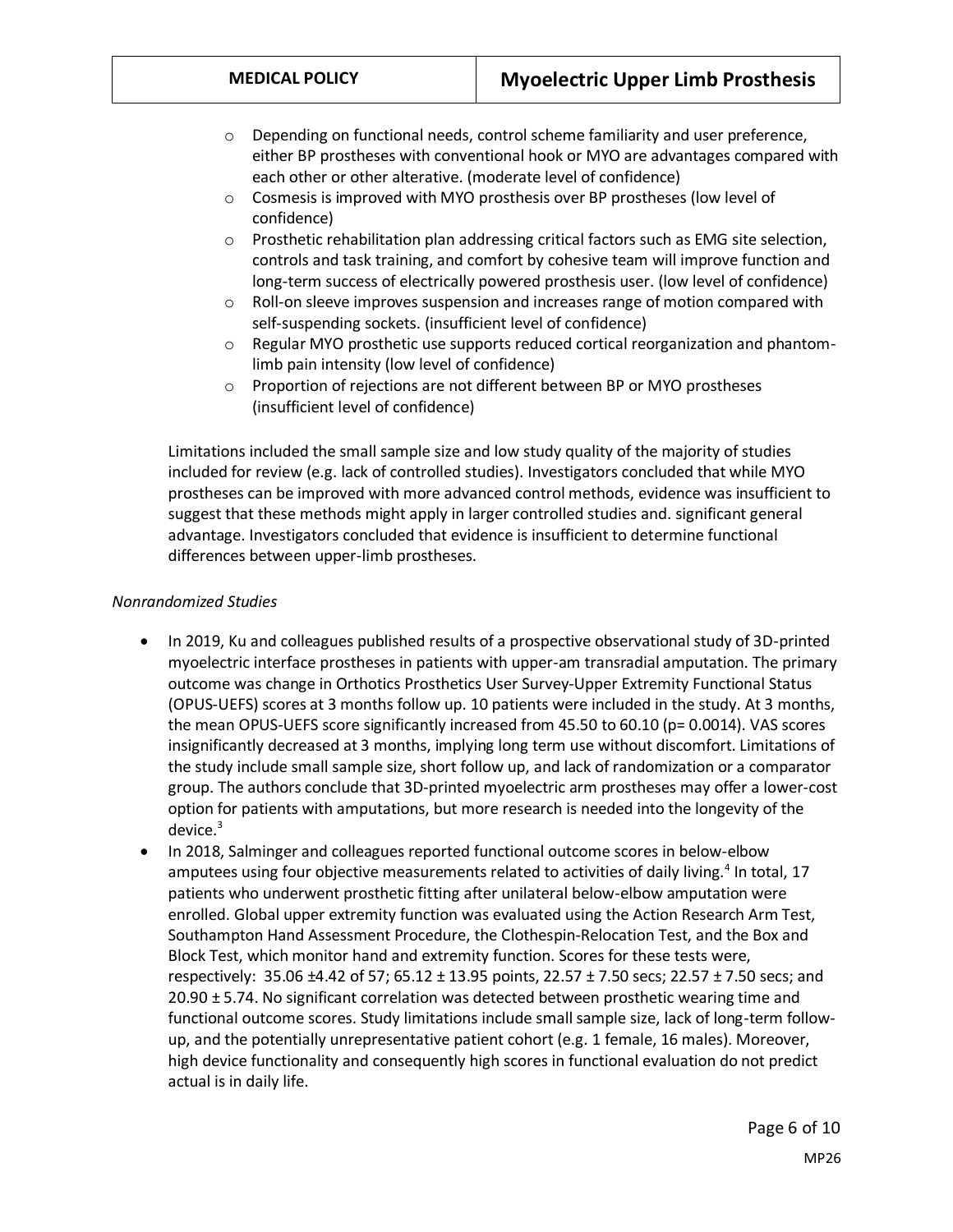Partial-Hand Myoelectric Prosthesis (e.g. i-digit quantum (formerly ProDigits)

No evidence was identified addressing the use of partial-hand myoelectric prostheses (e.g. i-digit quantum (formerly ProDigits)).

### **CLINICAL PRACTICE GUIDELINES**

#### Department of Veteran Affairs and Department of Defense

In 2014, the Department of Veteran Affairs and Department of Defense issued a clinical practice guideline for the management of upper extremity amputation rehabilitation.<sup>5</sup> No specific recommendations addressing myoelectric prostheses were issued, however, the guideline stated that:

"when considering a myoelectric prosthesis, the [patient's] therapist and prosthetist should work to identify the best possible electrode placement and the most effective control scheme for each patient's particular abilities and needs. The care team should also implement a program to test and train the patient's muscles for use of a myoelectric prosthetic device through single and dual channel activation as well as muscle pattern training (e.g. co-contraction, pattern recognition programming)."<sup>5</sup>

Investigators called for additional research to determine which pre-prosthetic exercise protocols are most effective to prepare patients with upper limb loss to use prosthetic devices; and which myoelectric and body-powered prosthesis components and terminal devices are associated with the best functional outcomes with patients with upper limb loss.

### **CENTERS FOR MEDICARE & MEDICAID**

As of 12/28/2021, no Centers for Medicare & Medicaid (CMS) coverage criteria were identified specifically for myoelectric upper limb prosthetic components. However, CMS does address coverage requirements for prosthetics in general.<sup>6</sup> According to the Social Security Act §1861(s)(9), prostheses are covered under the Medicare Artificial Legs, Arms and Eyes benefit.<sup>7</sup> While prosthetics are eligible for coverage, Medicare requires that all durable medical equipment, prosthetics, orthotics and supplies (DMEPOS) are both medically reasonable and necessary to meet the functional needs of the individual patient.<sup>8</sup> This includes determining if there is a "less costly alternative" which can provide the needed and appropriate therapeutic benefit for the individual.<sup>9</sup> For myoelectric prosthetic coverage, documentation must include, but is not limited to, rationale for why a body powered device is not sufficient to meet the functional medical needs of the member to complete their activities of daily living (ADLs). Items which provide features beyond what is medically reasonable and necessary to support the body member would fall under the category of an "upgrade." Upgraded items include "excess components" to a prosthetic device (e.g., a feature, an accessory, or a service) that are in addition to, or more extensive than, the item that is reasonable and necessary under Medicare's coverage requirements.<sup>10</sup> For individuals for whom myoelectric prosthetics are being considered, the health plan's policy criteria will apply.

In addition, while not related to medical necessity, CMS also provides billing and coding guidance for the reporting of powered L-coded items. Specifically, Medicare doesn't allow additional coding for extra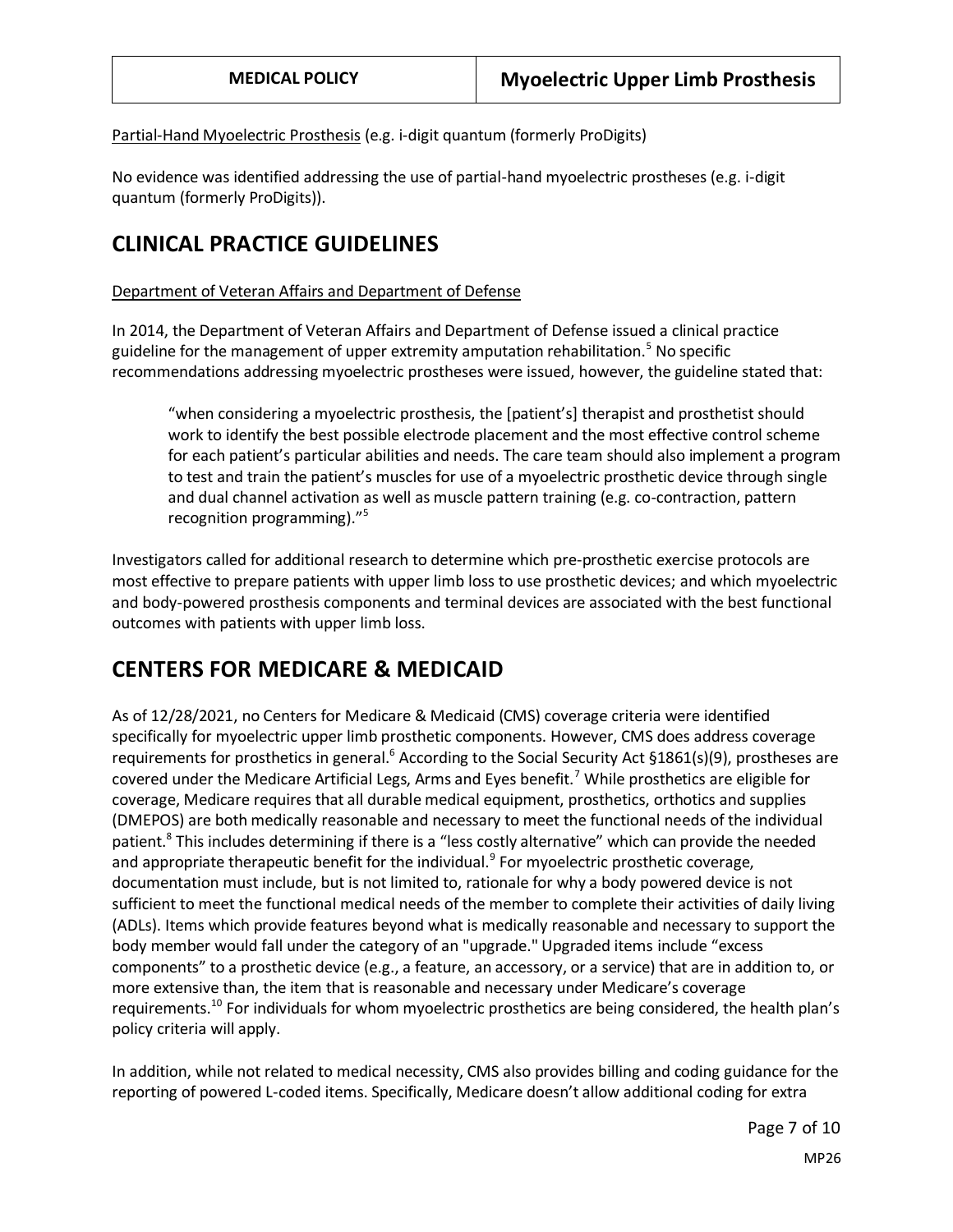components for use with prostheses reported with HCPCS code L6880 because this code is considered "all-inclusive."11-13 Finally, effective January 1, 2022, only products which have received code verification review by the PDAC Contractor are eligible to be reported or billed using HCPCS codes L6715 or L6880.<sup>14</sup> The PDAC Product Classification List search tool can be used to determine which products have received this review.

### **POLICY SUMMARY**

Despite the lack of evidence regarding the clinical utility of myoelectric upper limb prostheses, these devices have become a standard of care when the criteria listed above are met. Limited evidence suggests myoelectric devices may improve patients' range of motion and capacity for light work. No published evidence was identified evaluating partial-hand myoelectric prostheses with individually powered digits, therefore partial-hand myoelectric prostheses are considered investigational.

# **INSTRUCTIONS FOR USE**

Company Medical Policies serve as guidance for the administration of plan benefits. Medical policies do not constitute medical advice nor a guarantee of coverage. Company Medical Policies are reviewed annually and are based upon published, peer-reviewed scientific evidence and evidence-based clinical practice guidelines that are available as of the last policy update. The Companies reserve the right to determine the application of Medical Policies and make revisions to Medical Policies at any time. Providers will be given at least 60-days' notice of policy changes that are restrictive in nature.

The scope and availability of all plan benefits are determined in accordance with the applicable coverage agreement. Any conflict or variance between the terms of the coverage agreement and PHP and PHA Medical Policy will be resolved in favor of the coverage agreement.

# **REGULATORY STATUS**

Food and Drug Administration

| Prosthetic                                                                                                              | Device Name, Product<br>Code                                      | Indication                                                                                                                     |
|-------------------------------------------------------------------------------------------------------------------------|-------------------------------------------------------------------|--------------------------------------------------------------------------------------------------------------------------------|
| Myoelectric Upper<br>Limb Prosthetic*                                                                                   | Coapt Complete<br>Control System<br>(K123795) <sup>15</sup> , IQZ | To be used exclusively for external prosthetic<br>fittings of the upper limbs.                                                 |
| *Manufacturers must<br>register prostheses<br>with the FDA, but<br>prostheses not have to<br>undergo full FDA<br>review | DEKA Arm System<br>(DEN120016) <sup>16</sup> , PAE                | Indicated for individuals, age 18 years and older,<br>who have partial or full upper limb amputations<br>or congenital defects |
| Partial-Hand<br><b>Myoelectric Prosthesis</b>                                                                           | n/a                                                               | No FDA approval documents located.                                                                                             |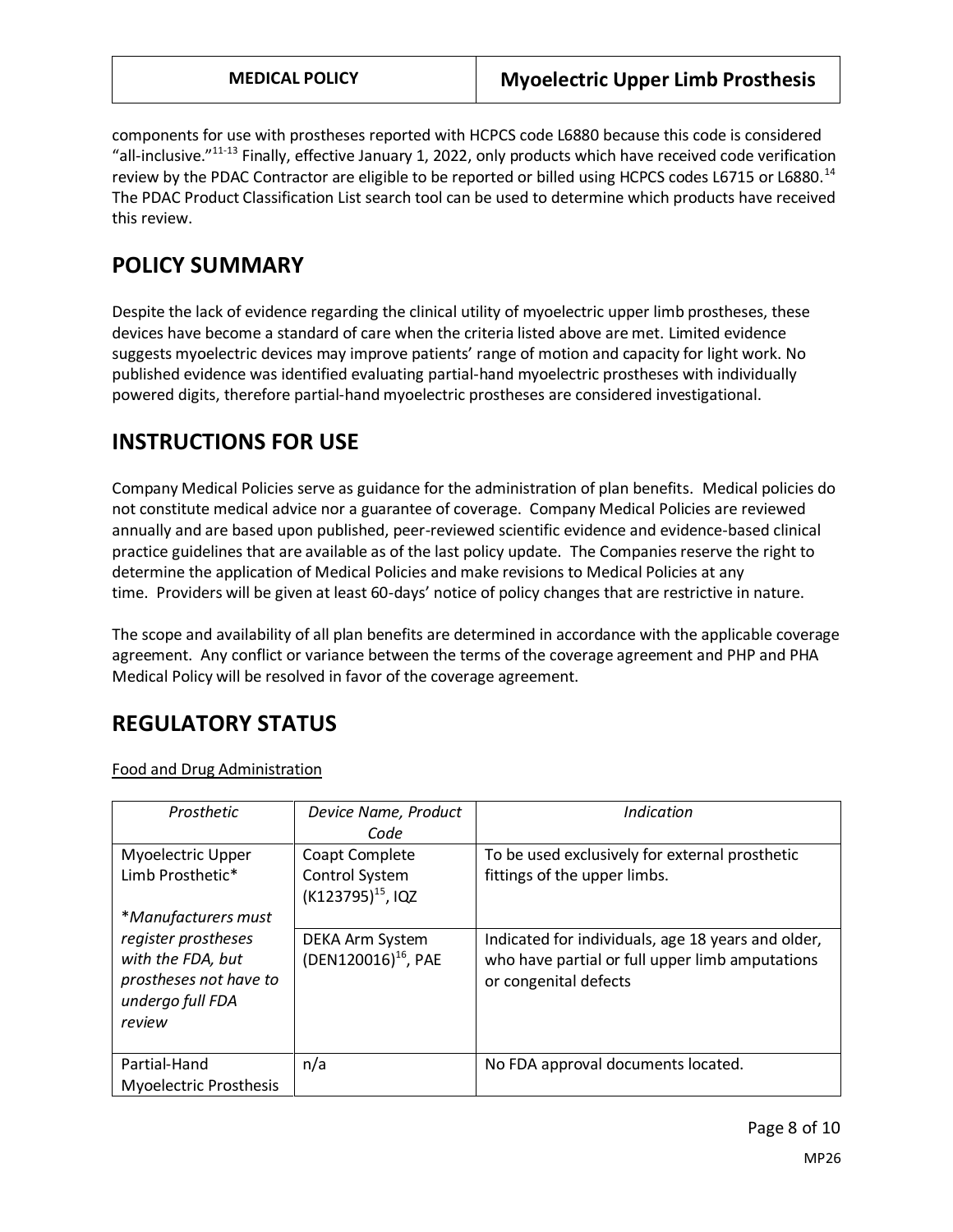#### Mental Health Parity Statement

Coverage decisions are made on the basis of individualized determinations of medical necessity and the experimental or investigational character of the treatment in the individual case. In cases where medical necessity is not established by policy for specific treatment modalities, evidence not previously considered regarding the efficacy of the modality that is presented shall be given consideration to determine if the policy represents current standards of care.

### **REFERENCES**

- 1. Hayes Inc. LUKE Arm (Mobius Bionics LLC) For Upper Extremity Amputation. Published 11/29/2021[. https://evidence.hayesinc.com/report/htb.lukearm4333.](https://evidence.hayesinc.com/report/htb.lukearm4333) Accessed 12/1/2021.
- 2. Carey SL, Lura DJ, Highsmith MJ. Differences in myoelectric and body-powered upper-limb prostheses: Systematic literature review. *Journal of rehabilitation research and development.*  2015;52(3):247-262.
- 3. Ku I, Lee GK, Park CY, Lee J, Jeong E. Clinical outcomes of a low-cost single-channel myoelectricinterface three-dimensional hand prosthesis. *Arch Plast Surg.* 2019;46(4):303-310. <https://pubmed.ncbi.nlm.nih.gov/31336417>
- 4. Salminger S, Vujaklija I, Sturma A, et al. Functional Outcome Scores With Standard Myoelectric Prostheses in Below-Elbow Amputees. *American journal of physical medicine & rehabilitation.*  2019;98(2):125-129.
- 5. Department of Veteran Affairs/Department of Defense. VA/DoD Clinical Practice Guideline For The Management of Upper Extreity Amputation Rehabilitation. [https://www.healthquality.va.gov/guidelines/Rehab/UEAR/VADoDCPGManagementofUEAR121](https://www.healthquality.va.gov/guidelines/Rehab/UEAR/VADoDCPGManagementofUEAR121614Corrected508.pdf) [614Corrected508.pdf.](https://www.healthquality.va.gov/guidelines/Rehab/UEAR/VADoDCPGManagementofUEAR121614Corrected508.pdf) Published 2014. Accessed 12/1/2021.
- 6. Centers for Medicare & Medicaid Services. Medicare Benefit Policy Manual, Chapter 15 Covered Medical and Other Health Services, §120 – Prosthetic Devices. Effective 8/6/2021. [https://www.cms.gov/Regulations-and-Guidance/Guidance/Manuals/Downloads/bp102c15.pdf.](https://www.cms.gov/Regulations-and-Guidance/Guidance/Manuals/Downloads/bp102c15.pdf) Accessed 12/28/2021.
- 7. Centers for Medicare & Medicaid Services. Medicare Claims Processing Manual, Chapter 20 Durable Medical Equipment, Prosthetics, Orthotics, and Supplies (DMEPOS), §10.1.3 – Prosthetics and Orthotics (Leg, Arm, Back, and Neck Braces, Trusses, and Artificial Legs, Arms, and Eyes) - Coverage Definition. Effective 6/11/2021. [https://www.cms.gov/Regulations-and-](https://www.cms.gov/Regulations-and-Guidance/Guidance/Manuals/Downloads/clm104c20.pdf)[Guidance/Guidance/Manuals/Downloads/clm104c20.pdf.](https://www.cms.gov/Regulations-and-Guidance/Guidance/Manuals/Downloads/clm104c20.pdf) Accessed 12/28/2021.
- 8. Centers for Medicare & Medicaid Services. Medicare Benefit Policy Manual, Chapter 15– Covered Medical and Other Health Services, §110.1 - Definition of Durable Medical Equipment, C. Necessary and Reasonable. Effective 8/6/2021. [https://www.cms.gov/Regulations-and-](https://www.cms.gov/Regulations-and-Guidance/Guidance/Manuals/downloads/bp102c15.pdf#page=120)[Guidance/Guidance/Manuals/downloads/bp102c15.pdf#page=120.](https://www.cms.gov/Regulations-and-Guidance/Guidance/Manuals/downloads/bp102c15.pdf#page=120) Accessed 12/28/2021.
- 9. Centers for Medicare & Medicaid Services. Medicare Claims Processing Manual, Chapter 20 Durable Medical Equipment, Prosthetics, Orthotics, and Supplies (DMEPOS), §90 - Payment for Additional Expenses for Deluxe Features. Effective 6/11/2021. [https://www.cms.gov/Regulations-and-](https://www.cms.gov/Regulations-and-Guidance/Guidance/Manuals/Downloads/clm104c20.pdf)[Guidance/Guidance/Manuals/Downloads/clm104c20.pdf.](https://www.cms.gov/Regulations-and-Guidance/Guidance/Manuals/Downloads/clm104c20.pdf) Accessed 12/28/2021.
- 10. Centers for Medicare & Medicaid Services. Medicare Claims Processing Manual, Chapter 20 Durable Medical Equipment, Prosthetics, Orthotics, and Supplies (DMEPOS), §120 - DME MACs - Billing Procedures Related To Advanced Beneficiary Notice (ABN) Upgrades. Medicare Claims Processing Manual, Chapter 20 - Durable Medical Equipment, Prosthetics, Orthotics, and

Page 9 of 10